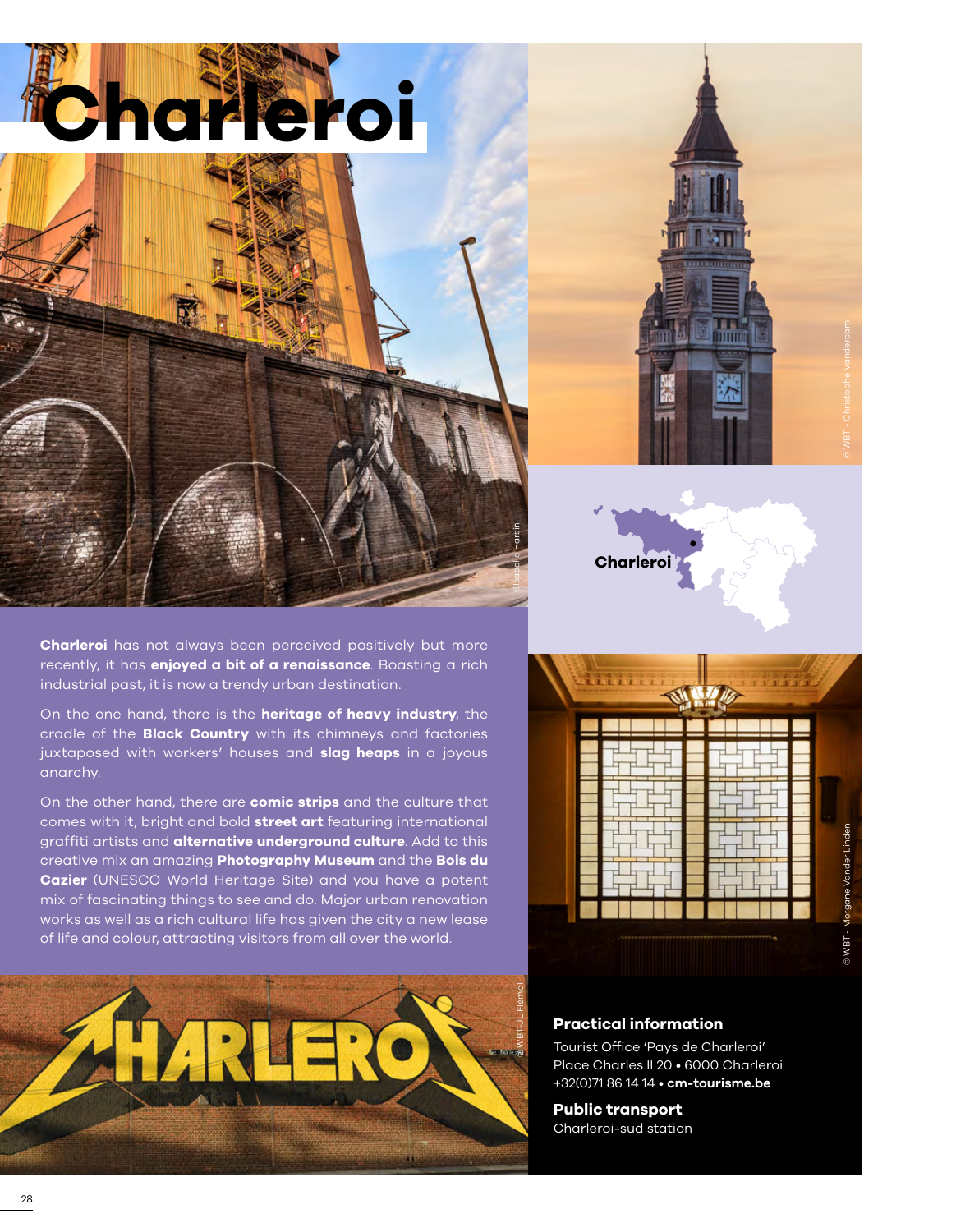# **Where to Stay**

#### **Les Auberges de Jeunesse (Youth Hostel)**

This youth hostel at the heart of a regenerated area of town is named after Arthur Rimbaud, an illustrious French poet who stayed there 148 years ago. It is well established and situated in the heart of the lower town on the banks of the Sambre River, and handily just 5 minutes' walk from the station.

Rue du Bastion d'Egmont 3 • 6000 Charleroi **[lesaubergesdejeunesse.be/charleroi](www.lesaubergesdejeunesse.be/charleroi)**

## **76 Tour**

This large and bright 3'Epis' guest room with its small suite and a pretty view on the garden can accommodate three people comfortably. The house has retained its Art Deco charm and owes its name to its location opposite the local Police tower.

Boulevard Pierre Mayence 76 • 6000 Charleroi **[76tour.be](www.76tour.be)**

#### O **Novotel Charleroi**

The refined 4\* establishment enjoys an ideal location in the heart of the renovated district of the town. The train station is located on the opposite bank of the Sambre river, only a 5-minute walk from the hotel. It also has a fitness centre to counteract the effects of great regional cuisine.

#### Place Verte 17 • 6000 Charleroi **[all.accor.com](www.all.accor.com/hotel)**

### **Les Gîtes du Pays de Charleroi (Gites)**

This group of 3'Epis' apartments is housed in an early 20th century house located in the centre, five minutes from the train station and metro and close to historic sites and shops.

Rue de Montigny 93 • 6000 Charleroi **[gitesdupaysdecharleroi.com](www.gitesdupaysdecharleroi.com)**

#### $\bullet$ **Ibis Charleroi Centre Hotel**

Make the most of your stay in Charleroi in this friendly and affordable 2\* superior hotel. The train station is just 200 m across the Sambre River. A fulfilling choice of museums and shopping centres are also within walking distance.

Quai Paul Verlaine 12 • 6000 Charleroi **[all.accor.com](www.all.accor.com)**

#### **Van der Valk Charleroi Airport**

Located in Gosselies, 8km from Charleroi airport, you can use the paid shuttle to get to this modern hotel offering different types of accommodation such as family rooms, suites and duplexes.

Chaussée de Courcelles 115 • 6041 Gosselies (Charleroi) **[hotelcharleroiairport.be](https://www.hotelcharleroiairport.be)**

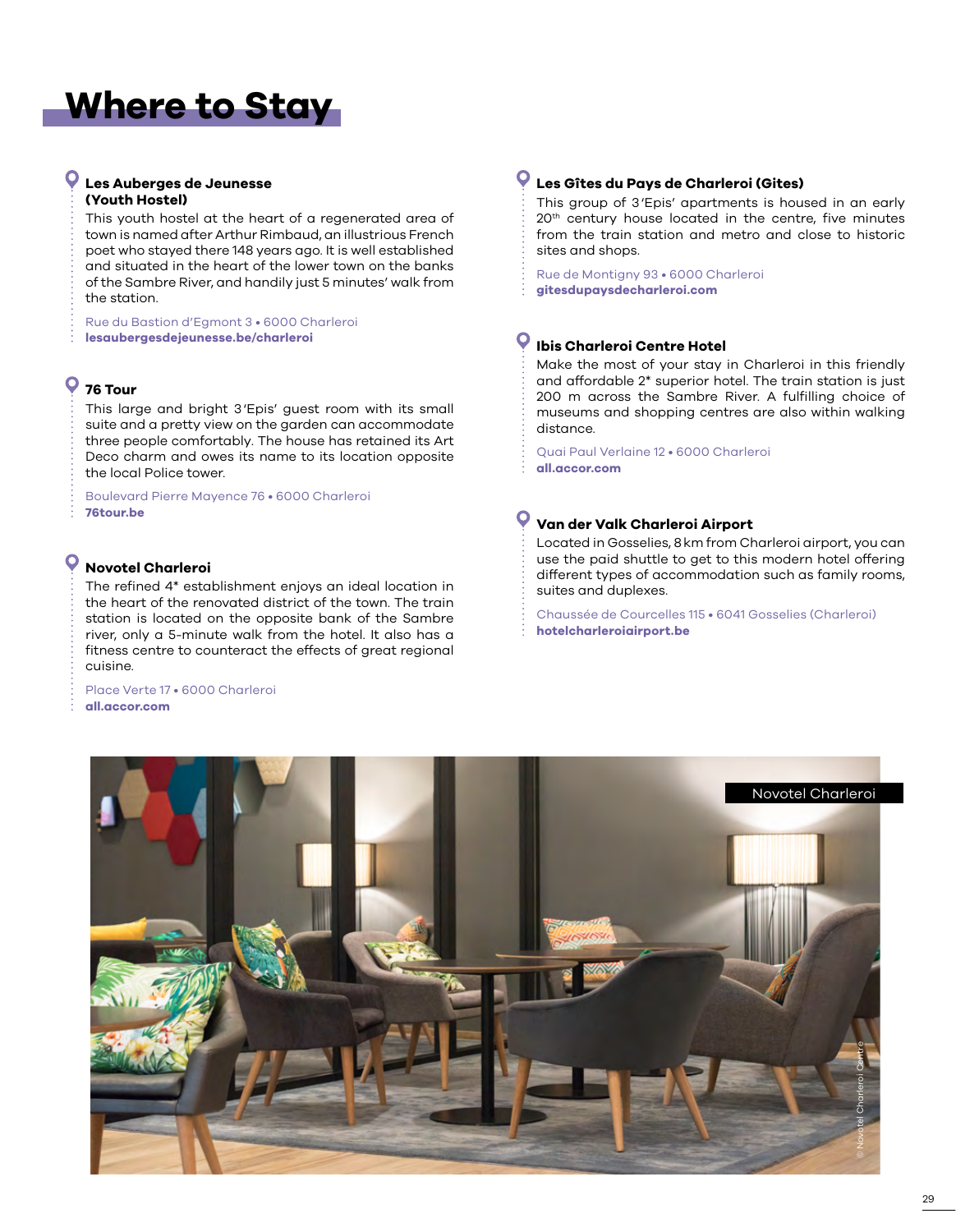# **What to See and Do**

#### **<sup>1</sup> Le Musée de la Photographie (Photography Museum)**

The Charleroi Photography Museum is the largest in Europe. Housed in a former Carmelite monastery, it has an immense collection of 80,000 photographs and regularly organizes temporary exhibitions. This allows unlimited pleasure and the chance to come back and enjoy something new with each visit.

Avenue Paul Pastur 11 • 6032 Mont-sur-Marchienne (Charleroi) **[museephoto.be](http://www.museephoto.be/)**

#### **<sup>2</sup> Carolo Street Art Tour # 1**

Departing from Charleroi-Sud station, this new route takes the curious and urban art enthusiasts, from the lower town to the upper town, from work to work to see: murals, sculpture and urban furniture, customized electric cabins, free wall expression and more...

6000 Charleroi **[cm-tourisme.be](https://www.cm-tourisme.be/fr/a/parcours-asphalte)**

#### **<sup>3</sup> BPS22 (Art Museum)**

This impressive glass and iron edifice built for the industrial exhibition of 1911 is now home to the Art Museum of the Province of Hainaut regularly presenting exhibitions which favours, among other things, art forms centered around topics important to society as a whole.

Boulevard Solvay 22 • 6000 Charleroi **[bps22.be](https://www.bps22.be/)**

#### **<sup>4</sup> 'Art Nouveau' and 'Art Deco - Modernism' route**

These urban routes (all less than 5 km) offer the opportunity to discover the most beautiful Art Nouveau, Art Deco or Modernist facades of Charleroi. Call in at the Tourist Office for a free guide for these architectural discoveries.

Place Charles II 20 • 6000 Charleroi **[cm-tourisme.be](https://www.cm-tourisme.be/)**